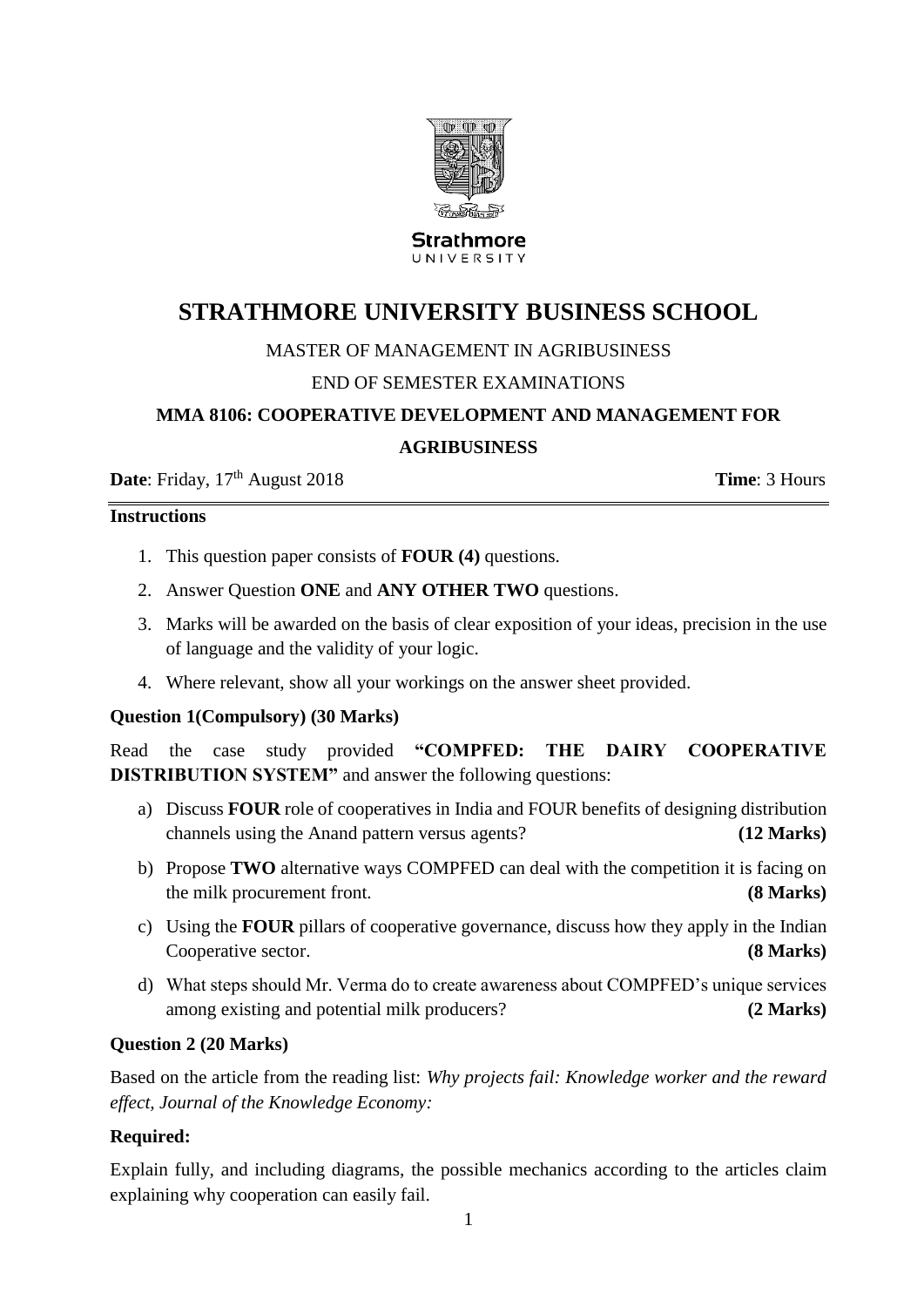# **Question 3 (20 Marks)**

Giving relevant examples, analyze **FIVE** factors that characterize the values and principles of cooperatives as culture.

## **Question 4 (20 Marks)**

As a farmer-owned cooperative, South Dakota Wheat Growers (SDWG) serves the needs of its 3,600 active farmer-members by supplying farm inputs and organizing the marketing and transportation of grain produced in the co-op's service territory. For almost 80 years, the majority of grain was shipped out of the area by rail to markets in the East and the Pacific Northwest. However, the recent expansion in ethanol production is changing the pattern of grain flow along with stimulating the local farm economy. SDWG's management and producer board must decide how to continue to meet the needs of their producer-owners under the new conditions. Given the changed operating environment, the board of SDWG is considering performing risk assessment for the cooperative.

### **Required:**

- a) Outline **FOUR** roles of the SDWG's board in relation to risk management. **(8 Marks)**
- b) The board and the management of SDWG have embarked on a risk management process for the cooperative.

### **Required:**

Providing relevant and specific examples in each case, outline the steps that the board and management are expected to undertake when performing the risk management exercise.

### **(10 Marks)**

c) For the year just ended, you are provided with the following summary financial information relating to SDWG:

|                          | 2017          | 2016         |
|--------------------------|---------------|--------------|
|                          | Shs. '000     | Shs. '000    |
| Sales and service income | 43,462,300    | 44,664,400   |
| Cost of sales            | (39,491,700)  | (40,960,000) |
| Gross profit             | 3,970,600     | 3,704,400    |
| Other revenue            | 678,800       | 674,500      |
| Total gross revenue      | 4,649,400     | 4,378,900    |
| Operating expenses       | (4, 135, 300) | (4,024,200)  |
| Net profit before tax    | 514,100       | 354,700      |
| Income tax               | (99, 291)     | (92, 817)    |
| Dividend to members      | (452,408)     | (312, 136)   |
| Retained profits         | (37,599)      | (50, 253)    |
|                          |               |              |
| Total assets             | 17,720,200    | 15,614,300   |
| <b>Total liabilities</b> | 10,523,600    | 9,035,600    |
| Equity                   | 7,196,600     | 6,578,700    |